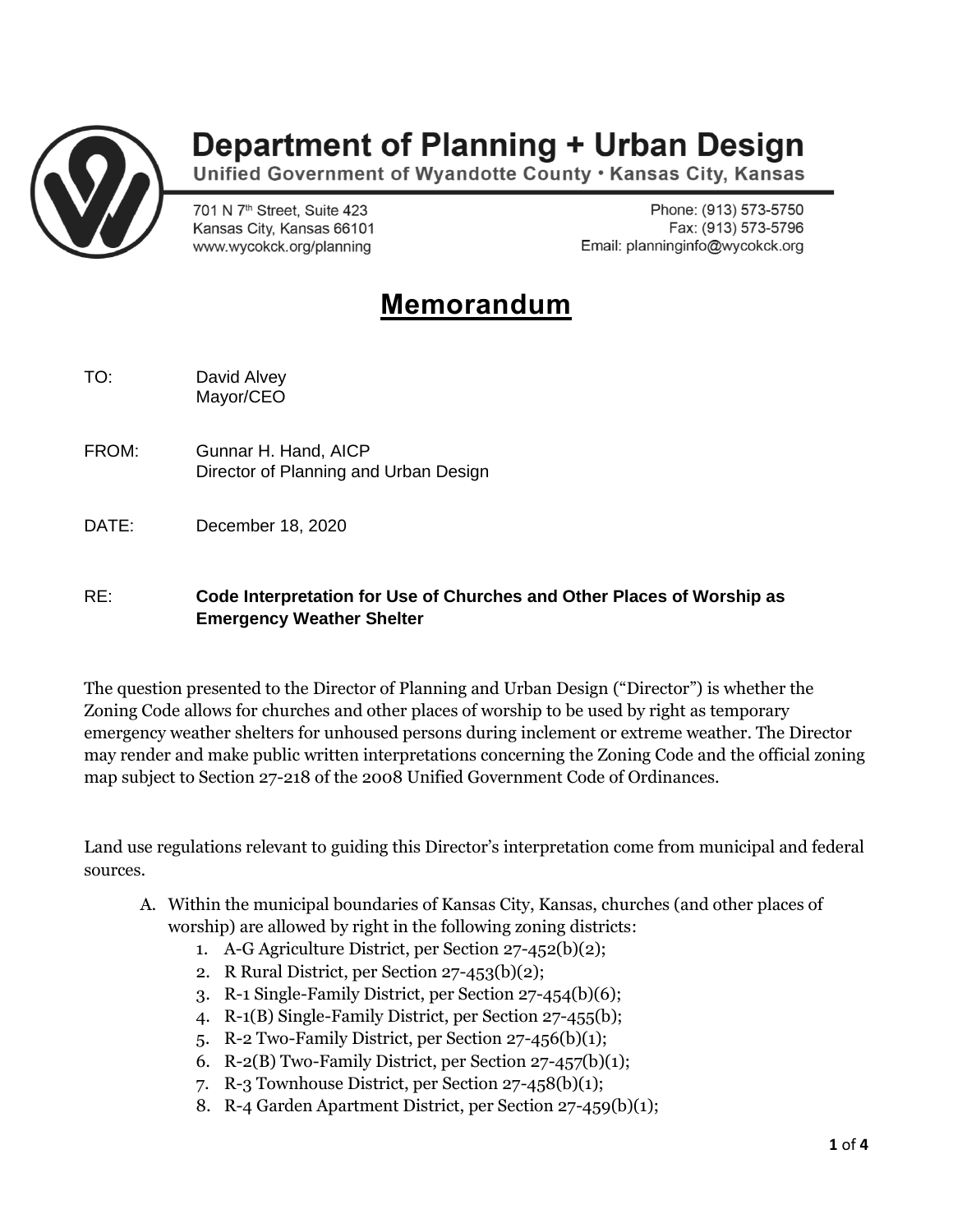- 9. R-5 Apartment District, per Section 27-460(b)(1);
- 10. R-6 High-Rise Apartment District, per Section 27-461(b)(1);
- 11. C-0 Nonretail Business District, per Section 27-463(b)(1);
- 12. C-1 Limited Business District, per Section 27-464(b)(2);
- 13. C-D Central Business District, Section 27-465(b)(9);
- 14. C-2 General Business District, per Section 27-466(b)(1);
- 15. C-3 Commercial District, per Section 27-467(b)(1);
- 16. M-1 Light Industrial and Industrial Park District, per Section 27-468(b)(1);
- 17. M-2 General Industrial District, per Section 27-469(b)(1);
- 18. M-3 Heavy Industrial District, per Section 27-470(b)(1);
- 19. TND Traditional Neighborhood Design District, per Section 27-471(g)(1)b and subject to Table 27-1176-1; and,
- 20. B-P Planned Business Park District, per Section 27-472(b)(1).

Section 27-454(b)(6) of the R-1 Single-Family District regulations draws a distinction between churches and residential uses. In the R-1 Single-Family District, churches are allowed in converted dwellings only when all provisions of the building code for the appropriate occupancy are met. Except for the TND District<sup>1</sup>, all other zoning districts have a provision linking that unique district's regulations back to the requirements for appropriate conversion stated in Section 27-454(b)(6).

Residential uses are not allowed by right in the M-1 Light Industrial and Industrial Park District, the M-2 General Industrial District, and the M-3 Heavy Industrial District.

Group dwellings, defined as "a residential dwelling occupied as a residence by persons who do not constitute a family" (Section 27-340), require a Special Use Permit to operate (Section 27-593(b)(6)). A family, as defined by Section 27-340, is "…one or more persons who are related by blood or marriage, including any foster children, a group of not more than five persons living together by joint agreement on a nonprofit cost sharing basis, or a combination of persons related by blood or marriage along with no more than two unrelated adults to a maximum number of five persons living together and occupying a single housekeeping unit with single kitchen facilities.…".

B. Relevant federal law also guides the Director's interpretation. The Religious Land Use and Institutionalized Persons Act (RLUIPA) (42 U.S.C. 2000cc) states that "[n]o government shall impose or implement a land use regulation in a manner that imposes a substantial burden on the religious exercise of a person, including a religious assembly or institution, unless the government demonstrates that imposition of the burden on that person, assembly, or institution— (A) is in furtherance of a compelling governmental interest; and (B) is the least restrictive means of furthering that compelling governmental interest" (42 U.S.C. 2000cc(a)(1)(A)-(B)).

 $1$  The Traditional Neighborhood Design District allows churches without district-specific restrictions under Section 27-471(g)(1)b and subject to Table 27-1176-1.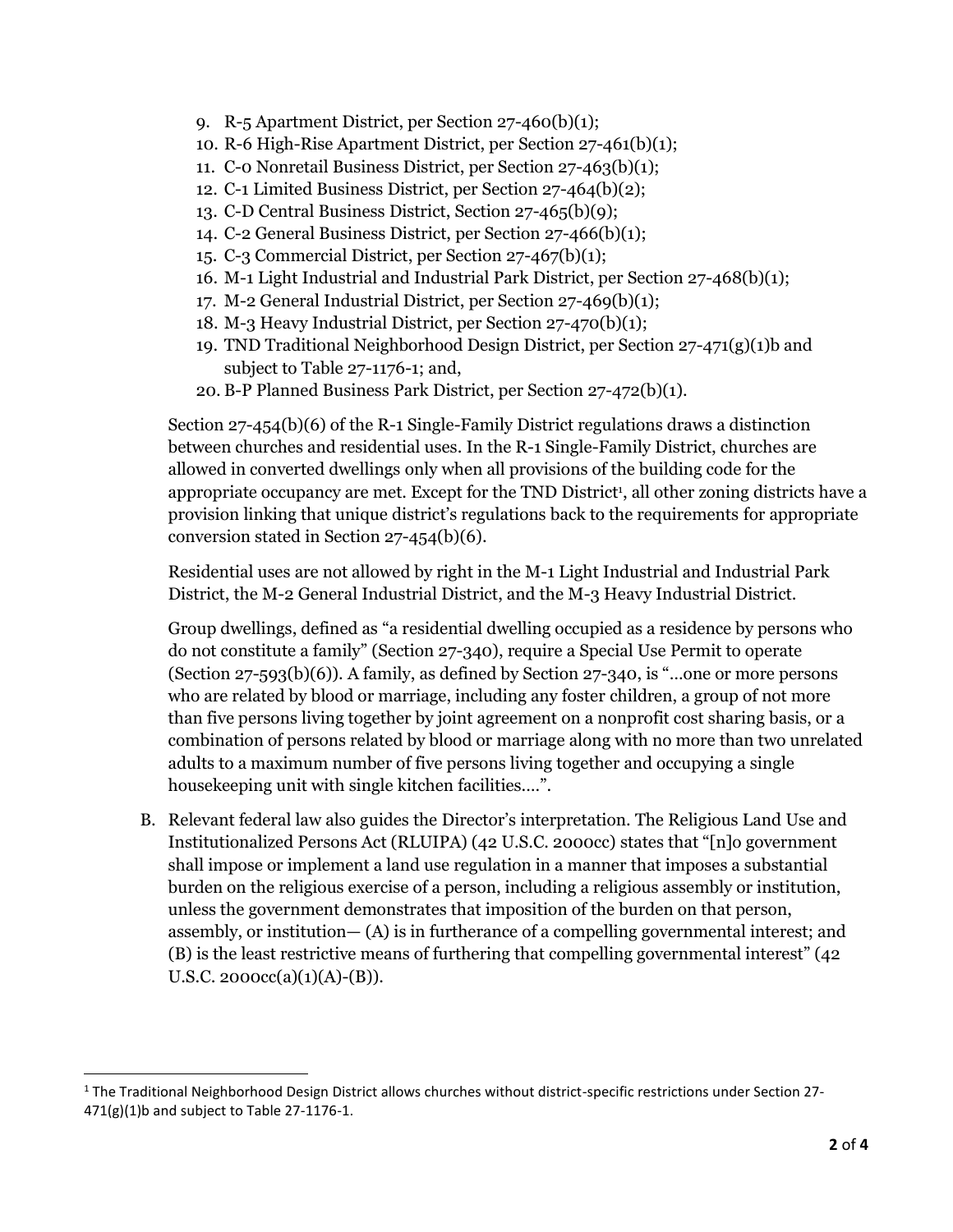The Unified Government Code of Ordinances draws a distinction between the occupancy of a building for use as a place of worship and assembly, and the occupancy of a building for residential purposes. The building code and amendments adopted by the Unified Government define and regulate the requirements for each type of occupancy. Building codes are not considered a land use regulation and therefore all changes or additions in use to a building are subject to the relevant building code requirements.

Under RLUIPA, a land use regulation may provide a "substantial burden" on a religious institution if both of the following conditions are met: 1) the regulation is in furtherance of a compelling governmental interest, and 2) the regulation is the least restrictive way by which to accomplish the compelling interest. As the administrative and municipal authority of Kansas City, Kansas, the Unified Government has the compelling governmental interest to preserve the health, safety, and welfare of all its citizens. Churches that serve as housing, even temporary housing, would meet the definition of a group dwelling if more than five (5) unrelated persons were to use the building for residential purposes. Therefore, under a general application of Section 27-593(b)(6), a church would be required to receive a Special Use Permit before providing temporary shelter. This process involves the submission of an application, providing notice to the neighbors through letters, a neighborhood meeting, and hearing the case before the City Planning Commission and then the Board of Commissioners. While the Director determines that the current zoning code complies with RLUIPA, the Director also determines that there could be other processes that could grant a church or other place of worship the ability to offer temporary housing while still accomplishing the compelling governmental interest of preserving public health, safety, and welfare. An administrative review process, if defined and established, could satisfy these requirements.

In evaluating this interpretation, approving the use of a church or other place of worship as temporary emergency weather shelters for unhoused persons during inclement or extreme weather, as part of the mission of the church or place of worship, such church or other place of worship is subject to an approval process no more restrictive or onerous than the process that a non-religious institution in the same situation would be subject to, per federal law. An administrative review process that addresses the time-sensitive nature of the need for temporary housing during inclement or extreme weather has not yet been established. Therefore, a church or other place of worship may practice such use while the Director defines and establishes the approval process, subject to the following conditions:

- The applying religious institution must host a neighborhood meeting in order for the applicant church to present the proposed use to the neighborhood and to receive neighborhood feedback. The neighborhood meeting is subject to all notice requirements associated with the Special Use Permit process, including the minimum number of days of notice given prior to the meeting date and meeting minutes to be provided to Staff; and,
- The subject property and all buildings to be used for residential purposes must apply for and successfully pass a code audit from the Building Inspection Division due to change in use from assembly to residential meets all life and safety codes.